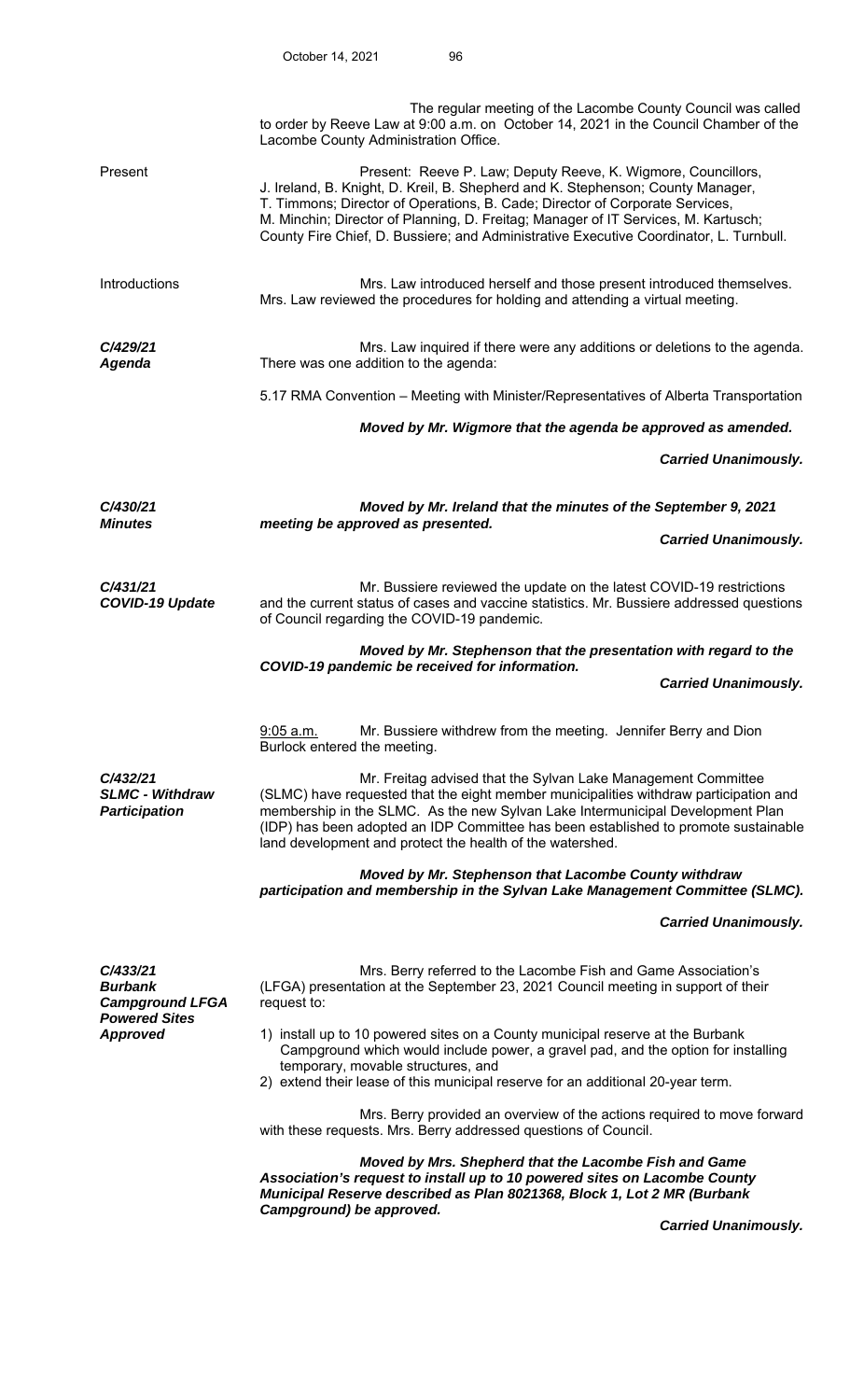*C/434/21 Public Hearing LFGA Lease Burbank Campground* 

 *Moved by Mr. Ireland that in the matter regarding the Lacombe Fish and Game Association's proposal to lease Lacombe County Municipal Reserve described as Plan 8021368, Block 1, Lot 2 MR and Plan 9122491, Block 1, Lot 3 MR (Burbank Campground) for a 20-year term:* 

- *1) a public hearing be held on November 10, 2021 commencing at 10:30 a.m. at the Lacombe County Administration office;*
- *2) any person present at the public hearing will be heard upon recognition of the Chair; and*
- *3) the publication of the notice of the public hearing be advertised in local papers.*

 *Carried Unanimously.* 

*C/435/21 Lacombe County Solar Project Update* 

 Mrs. Berry advised that in June 2021, SkyFire Energy completed the installation of a 115 kWDC solar PV system on the roof of the Lacombe County shop building. This system includes 288 solar modules, two inverters, and 144 optimizers. The system is conservatively estimated to produce 122,100 kWh/year of electricity in year one.

Mrs. Berry provided the estimated production (kWh) in comparison to the actual production for June to September, 2021. Council was also provided with a comparison of the decrease on average monthly usage before and after the solar installation. To date the system has produced  $71,460$  kWh, which equates to a  $CO<sup>2</sup>$ emission reduction of 28.01 T or the planting of 836 trees. There were cost savings of \$ 3,773.09 based on 0.0528/kWh to the end of August. Questions of Council were addressed by Mrs. Berry and Mr. Burlock.

*Moved by Mr. Ireland that the update on the Lacombe County Solar Project be received for information.* 

```
 Carried Unanimously.
```
9:25 a.m. Mrs. Berry and Mr. Burlock withdrew from the meeting.

Mr. Kartusch presented Policy AD(44) Cyber Security. The purpose of the policy is to formalize a multi-layer cyber security approach in protecting Lacombe County data, systems and hardware from a cyber-attack. Mr. Kartusch provided an overview of the policy. Mr. Kartusch addressed questions of Council.

9:30 a.m. Wendy Wiebe entered the meeting.

 *Moved by Mrs. Knight that Policy AD(44) Cyber Security be approved with the amendment that Council be added to Section D – Awareness and Training.* 

## *Carried Unanimously.*

*C/437/21 PRL 2022 Budget* 

*C/436/21* 

*Policy AD(44) Cyber Security Approved*

> Mr. Minchin advised Council that as per Lacombe County's membership agreement with Parkland Regional Library (PRL), Council is required to approve or not approve their budget for each upcoming year. Mr. Minchin provided a summary of the PRL proposed budget for the year 2022.

 The \$ 8.55 per capita membership fee to Lacombe County in 2021 will not increase for 2022. Based on the County's population of 10,343 in 2022, the 2022 membership fee will be \$88,432.65 which is the same as budgeted in 2021.

 *Moved by Ms. Shepherd that Council approve the Parkland Regional Library Budget for 2022, providing for Lacombe County's membership fee in the amount of \$ 88,432.65.*

 *Carried Unanimously.* 

9:40 a.m. Bill Cade entered the meeting.

*C/438/21 Community Based 10-Year Recreation Capital Plan* 

Mr. Minchin presented the Community Based 10-Year Recreation Capital Plan. Mr. Minchin advised this plan has been prepared to address Council's inquiry as to the ongoing financial sustainability of the County's Recreational Capital Assistance Reserve. The Reserve was established by County Policy AD(30) Financial Reserves and is intended to fund the construction, renovation or addition of major recreation and cultural facilities in the County.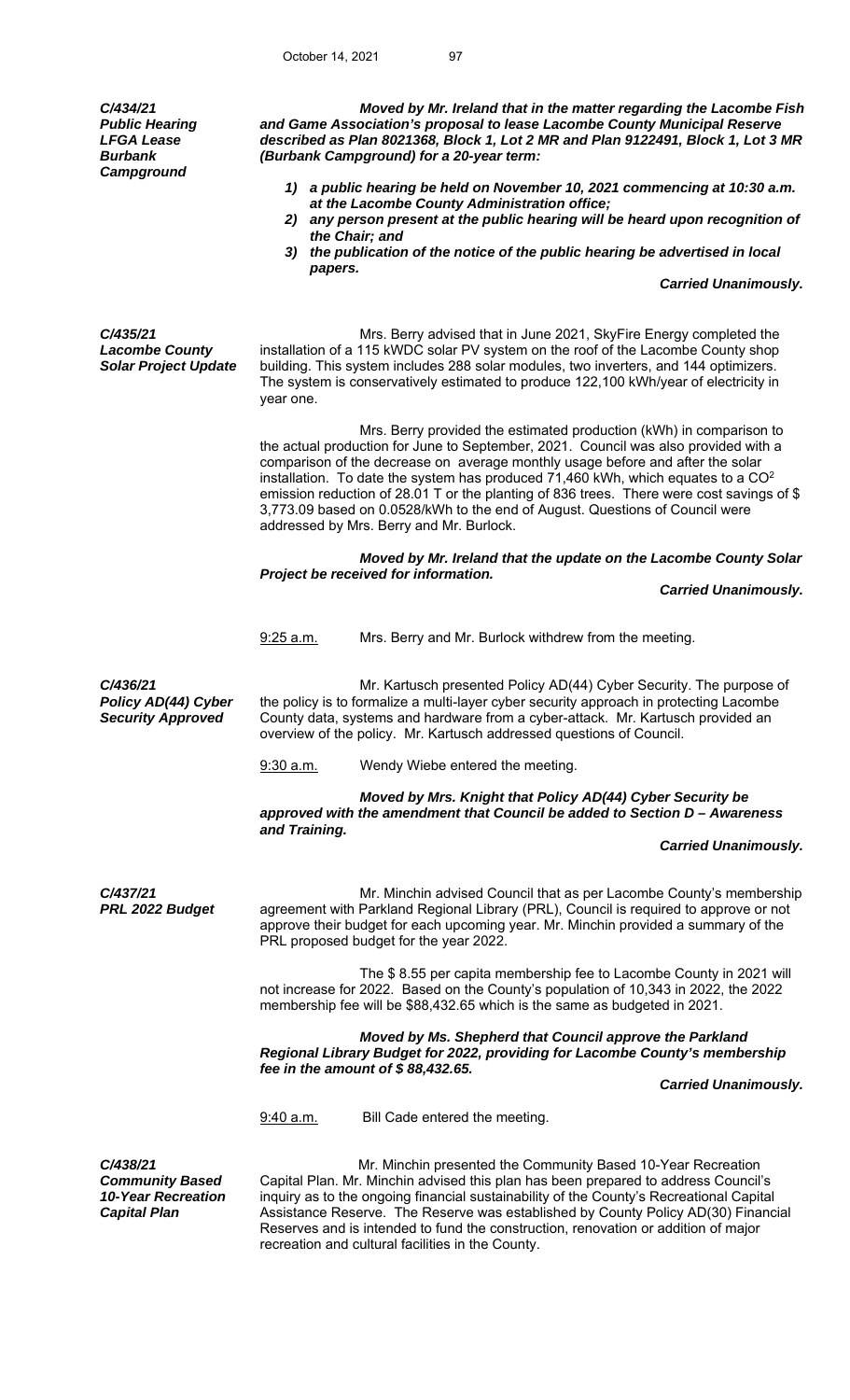Mr. Minchin identified the total cost of future known projects as well as the expected capital contribution from the County based on historical contribution levels. These are long term plans and the County has not been requested to fund these projects at this time. Mr. Minchin presented the ongoing reserve balance for the Recreational Capital Assistance Reserve Account. As per the reserve balance, funding of the proposed projects currently identified is sustainable. This Plan will be maintained and updated as projects are identified by community organizations and urban municipalities. Mr. Minchin addressed questions of Council. *Moved by Mr. Wigmore that the report on the Community Based 10-Year Recreation Capital Plan be received for information. Carried Unanimously. C/439/21 Financial Indicator Graphs*  Mrs. Wiebe reviewed the 2020 Financial Indicator Graphs prepared by Alberta Municipal Affairs. The graphs are compiled from financial and statistical data provided by municipalities to the province annually. Mrs. Wiebe, Mr. Minchin and Mr. Timmons addressed questions of Council.  *Moved by Mrs. Kreil that the 2020 Financial Indicator Graphs be received for information. Carried Unanimously.* 9:58 a.m. Mrs. Wiebe withdrew from the meeting. Nicole Plewis entered the meeting. *C/440/21 Letter of Concern Hwy. 12 & Hwy. 601* Mr. Cade presented a letter of concern from Chelsie Giesbrecht with regard to the intersection of Highway 12 and Highway 601. Ms. Giesbrecht is requesting that Lacombe County write a letter to the Minister of Transportation supporting her concerns with this intersection. Mr. Cade provided an overview of the situation at the intersection. Mr. Cade has contacted Alberta Transportation and they have committed to do an evaluation of that intersection. Transportation has also been in contact with Ms. Giesbrecht. *Moved by Mrs. Knight that the report regarding Chelsie Giesbrecht's letter of concern with regard to the intersection of Highway 12 and Highway 601 be received for information; and further, that a letter be forwarded to Ms. Giesbrecht acknowledging her concerns. Carried Unanimously.* Eckville Fire Rapid Response Unit Viewing Mr. Bussiere provided an update on the Eckville Fire Department Rapid Response Unit Project. The unit was on-site and Mr. Bussiere provided a viewing of the unit. *C/441/21 Kids Safety Video Contest*  Mrs. Plewis advised that the County recently held a contest in lieu of Farm Safety Day where local students were invited to submit videos on farm safety. Ms. Plewis presented the kids safety videos that were received. *Moved by Mr. Wigmore that the kids safety videos be received for information. Carried Unanimously.*  10:42 a.m. Mrs. Plewis withdrew from the meeting. Mr. Timmons presented the Committee of the Whole meeting notes from October 5, 2021. The following items were presented and discussed at that meeting. *C/442/21 Parking Fees*  A presentation was provided on the proposal to charge parking fees at the Sandy Point and Sunbreaker Cove facilities. *Sandy Point*  **Moved by Mrs. Knight that the County Manager be directed to** *prepare a report with regard to options for charging parking fees and boat launching fees at Sandy Point and Sunbreaker Cove facilities; and further, that report be presented for Council's consideration at the December 7, 2021 Committee of the Whole meeting.*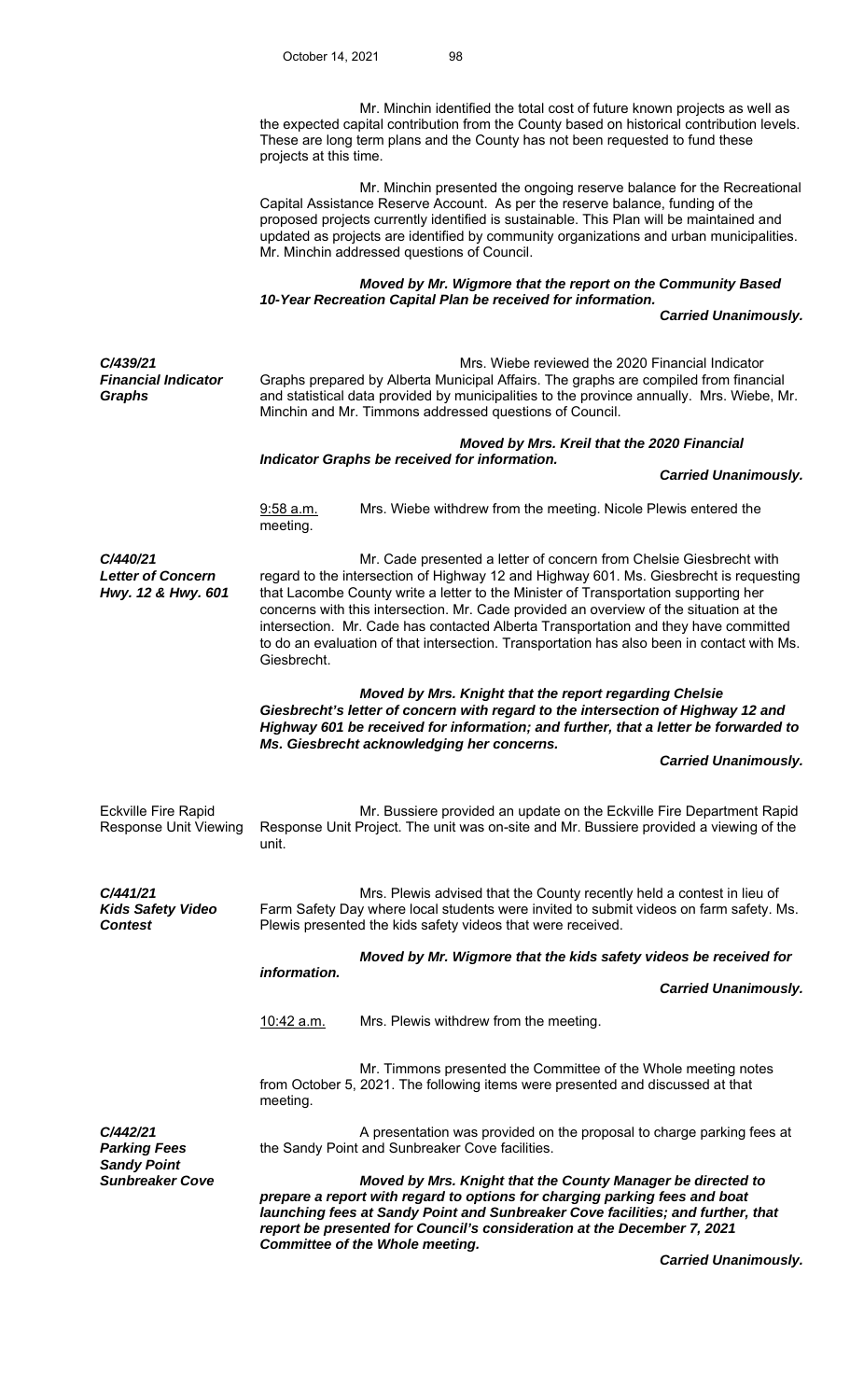| C/443/21<br><b>Assessment Policies</b><br><b>Private Campgrounds</b> | A presentation was provided with regard to Lacombe County's<br>assessment policies with regard to private campgrounds.                                                                                                                                                           |  |  |
|----------------------------------------------------------------------|----------------------------------------------------------------------------------------------------------------------------------------------------------------------------------------------------------------------------------------------------------------------------------|--|--|
|                                                                      | Moved by Ms. Shepherd that the presentation on Lacombe<br>County's assessment policies with regard to private campgrounds be received for                                                                                                                                        |  |  |
|                                                                      | information.<br><b>Carried Unanimously.</b>                                                                                                                                                                                                                                      |  |  |
| C/444/21<br><b>Rosedale Valley One-</b><br>way Traffic Analysis      | The Rosedale Valley One-way Traffic Analysis was presented. The<br>analysis provided an overview of the implications of implementing a one-way traffic<br>system in Rosedale Valley.                                                                                             |  |  |
|                                                                      | Moved by Mr. Wigmore that the Rosedale Valley One-way Traffic<br>Analysis be received for information.                                                                                                                                                                           |  |  |
|                                                                      | <b>Carried Unanimously.</b>                                                                                                                                                                                                                                                      |  |  |
| C/445/21<br><b>Lacombe Regional</b><br><b>Airport Presentation</b>   | Jon From, President of the Lacombe Flying Club, provided a<br>presentation on the operations and initiatives of the Lacombe Regional Airport.                                                                                                                                    |  |  |
|                                                                      | Moved by Mr. Ireland that the presentation on the operations and<br>initiatives of the Lacombe Regional Airport be received for information.                                                                                                                                     |  |  |
|                                                                      | <b>Carried Unanimously.</b>                                                                                                                                                                                                                                                      |  |  |
| C/446/21<br><b>Agenda Item Format</b><br><b>Template</b>             | A discussion took place with regard to the format and content of the<br>current Agenda Items that are presented to Council for each Council meeting. Council<br>was advised that there may be areas of the Agenda Item format that could be removed<br>to streamline the format. |  |  |
|                                                                      | Moved by Mr. Stephenson that the Agenda Item format be<br>presented and explained at the Council Orientation meeting; and further, that the<br>County Manager be directed to re-format and streamline the Agenda Item template<br>as required.                                   |  |  |
|                                                                      | <b>Carried Unanimously.</b>                                                                                                                                                                                                                                                      |  |  |
| C/447/21<br><b>Safety Codes</b><br><b>Accreditation</b>              | Peter Thomas, Administrator of Accreditation, Alberta Safety Codes Council and<br>Charles Hallett, Director Alberta Safety Codes Authority (ASCA) provided a presentation<br>regarding accreditation under the Safety Codes Act.                                                 |  |  |
|                                                                      | Moved by Mrs. Knight that the presentation regarding accreditation<br>under the Safety Codes Act be received for information.<br><b>Carried Unanimously.</b>                                                                                                                     |  |  |
| C/448/21<br><b>Committee of the</b><br><b>Whole Notes</b>            | Moved by Ms. Shepherd that the Committee of the Whole meeting<br>notes from October 5, 2021 be received for information.<br><b>Carried Unanimously.</b>                                                                                                                          |  |  |
|                                                                      |                                                                                                                                                                                                                                                                                  |  |  |
| C/449/21<br><b>CRMA District 2</b><br><b>Resolutions</b>             | Mr. Timmons presented the resolutions that will be presented for<br>consideration at the CRMA District 2 fall general meeting on October 15, 2021. Council<br>reviewed and discussed the resolutions as presented.                                                               |  |  |
|                                                                      | Moved by Mrs. Kreil that the resolutions to be presented for<br>consideration at the CRMA District 2 fall general meeting on October 15, 2021 be<br>received for information.                                                                                                    |  |  |
|                                                                      | <b>Carried Unanimously.</b>                                                                                                                                                                                                                                                      |  |  |
| C/450/21<br><b>ASB Conference</b><br><b>Authorization</b>            | Mr. Timmons advised that the Central Regional ASB Conference is<br>being held on November 3, 2021 in Bashaw. Council's Salary and Wage meeting is also<br>scheduled to be held on November 3, 2021.                                                                              |  |  |
|                                                                      | Moved by Mr. Ireland that Council be authorized to attend the ASB                                                                                                                                                                                                                |  |  |

*Conference being held on November 3, 2021 in Bashaw.*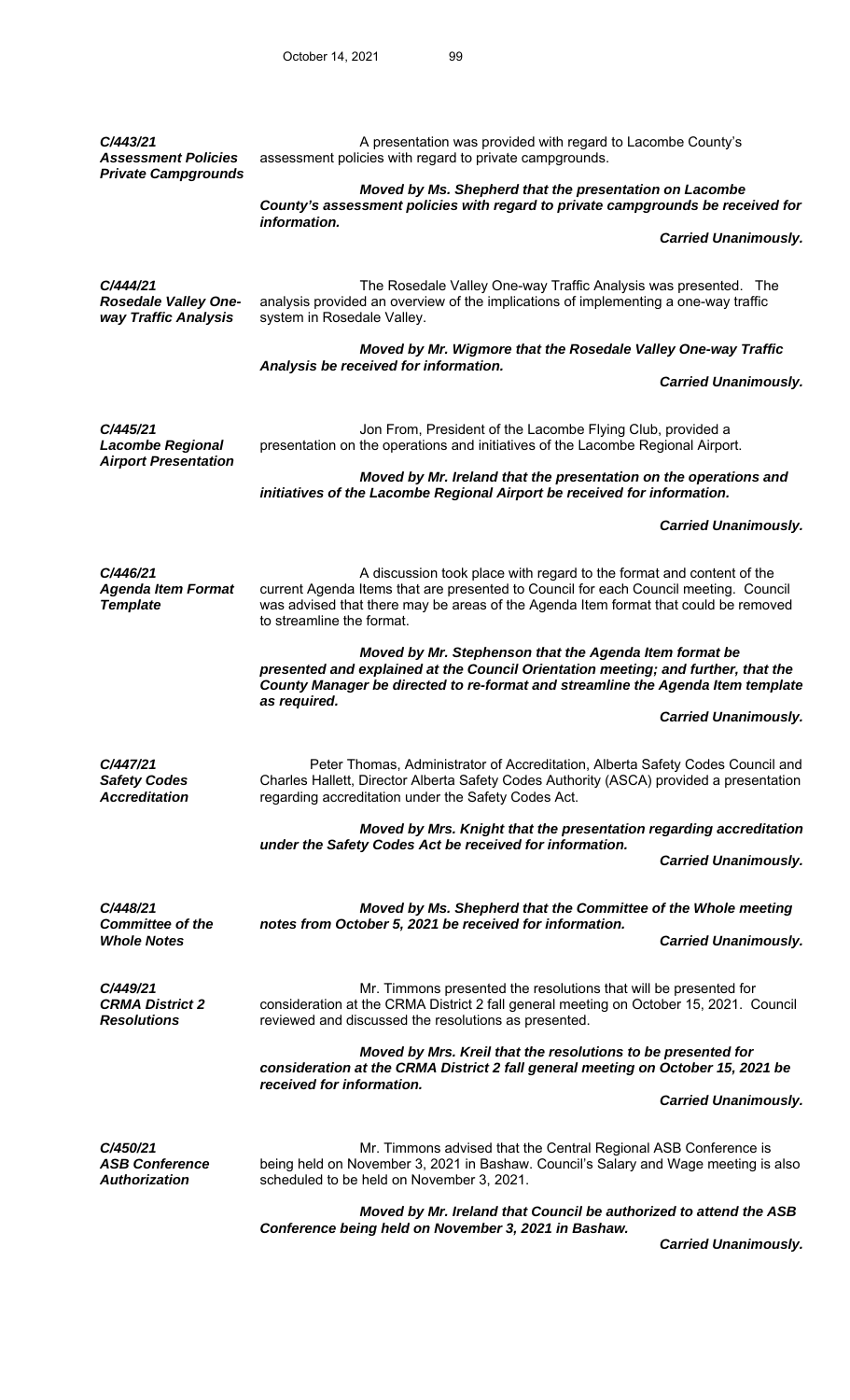| C/451/21<br><b>Salary &amp; Wage</b>                                                         | Moved by Ms. Shepherd that the Salary and Wage meeting be<br>rescheduled to November 4, 2021 at 9:00 a.m.                                                                                                                                                                                                                                                                                                                                                            |
|----------------------------------------------------------------------------------------------|----------------------------------------------------------------------------------------------------------------------------------------------------------------------------------------------------------------------------------------------------------------------------------------------------------------------------------------------------------------------------------------------------------------------------------------------------------------------|
| <b>Meeting Rescheduled</b>                                                                   | <b>Carried Unanimously.</b>                                                                                                                                                                                                                                                                                                                                                                                                                                          |
| City of Lacombe,<br>Lacombe County,<br><b>LAPA Joint Meeting</b>                             | Mr. Timmons advised that a meeting date needs to be set for the City of<br>Lacombe/Lacombe County joint meeting regarding the LAPA Phase 2 Project.                                                                                                                                                                                                                                                                                                                  |
|                                                                                              | Dates for the joint meeting of the City of Lacombe/Lacombe County<br>regarding the LAPA Phase 2 Project could be held on the afternoon of November 12,<br>November 16, 17, 29 or the morning of December 1. Mr. Timmons will contact the City to<br>finalize a suitable date.                                                                                                                                                                                        |
| C/452/21<br><b>Elected Officials</b><br><b>Emergency Mgmt.</b><br>Course                     | Mr. Timmons advised that the Municipal Elected Officials Emergency<br>Management Course will be held on the afternoon of December 7, 2021 following the<br>Committee of the Whole meeting.                                                                                                                                                                                                                                                                           |
|                                                                                              | Moved by Mrs. Kreil that the Municipal Elected Officials Emergency<br>Management Course be held on December 7, 2021 following the Committee of the<br><b>Whole meeting.</b>                                                                                                                                                                                                                                                                                          |
|                                                                                              | <b>Carried Unanimously.</b>                                                                                                                                                                                                                                                                                                                                                                                                                                          |
| C/453/21<br><b>RMA - Meeting With</b><br><b>Minister of Alberta</b><br><b>Transportation</b> | Mr. Timmons advised that an invitation has been received to meet with<br>the Minister or representatives of Alberta Transportation at the RMA Fall Convention.                                                                                                                                                                                                                                                                                                       |
|                                                                                              | Moved by Mrs. Knight that the invitation to meet with the Minister<br>or representatives of Alberta Transportation at the RMA Fall Convention be<br>received for information.                                                                                                                                                                                                                                                                                        |
|                                                                                              | <b>Carried Unanimously.</b>                                                                                                                                                                                                                                                                                                                                                                                                                                          |
|                                                                                              |                                                                                                                                                                                                                                                                                                                                                                                                                                                                      |
| C/454/21<br><b>Agenda Item</b>                                                               | Moved by Mr. Stephenson that the Agenda Item Follow-up for<br>September 23, 2021 be received for information.                                                                                                                                                                                                                                                                                                                                                        |
| Follow-up                                                                                    | <b>Carried Unanimously.</b>                                                                                                                                                                                                                                                                                                                                                                                                                                          |
| C/455/21<br><b>Consent Agenda</b>                                                            | Moved by Mr. Wigmore that the Consent Agenda be approved as<br>presented.                                                                                                                                                                                                                                                                                                                                                                                            |
|                                                                                              | <b>Carried Unanimously.</b>                                                                                                                                                                                                                                                                                                                                                                                                                                          |
| <b>Council Inquiries</b>                                                                     | Mrs. Kreil advised that at the recent Recycling Conference there was an<br>Alberta Industrial Heartland booth that was promoting industry. Mrs. Kreil inquired if this<br>information should be provided to the County's Economic Development Officer. Mr.<br>Timmons advised that the EDO is familiar with the Alberta Industrial Heartland's<br>initiatives.                                                                                                       |
|                                                                                              | Mrs. Knight inquired if the Rural Addressing Bylaw could be reviewed to<br>give campgrounds the option of purchasing a sign to assist in emergency service<br>situations. Mr. Kartusch advised that the bylaw addresses businesses and they can<br>install signage, but it is optional. Mrs. Knight inquired if the availability of these signs<br>could be advertised in the County News. Mr. Kartusch will arrange to have this<br>information in the County News. |
| C/456/21                                                                                     | Moved by Mr. Wigmore that the meeting recess in order to                                                                                                                                                                                                                                                                                                                                                                                                             |
| In-camera                                                                                    | meet In-camera for the purpose of discussing matters under Section 24(1)(a) and<br>Section 19(1) of FOIP.                                                                                                                                                                                                                                                                                                                                                            |
|                                                                                              | Time: 11:20 a.m.<br><b>Carried Unanimously.</b>                                                                                                                                                                                                                                                                                                                                                                                                                      |
| C/457/21                                                                                     | Moved by Ms. Shepherd that the meeting reconvene.                                                                                                                                                                                                                                                                                                                                                                                                                    |
| <b>Reconvene</b>                                                                             | Time: 11:55 a.m.<br><b>Carried Unanimously.</b>                                                                                                                                                                                                                                                                                                                                                                                                                      |
| C/458/21<br><b>Deficiency Issue</b><br><b>Wastewater Project</b><br><b>Legal Counsel</b>     | Moved by Mr. Wigmore that the County Manager be authorized to<br>engage legal counsel with regard to a deficiency issue regarding a Lacombe<br>County wastewater project.                                                                                                                                                                                                                                                                                            |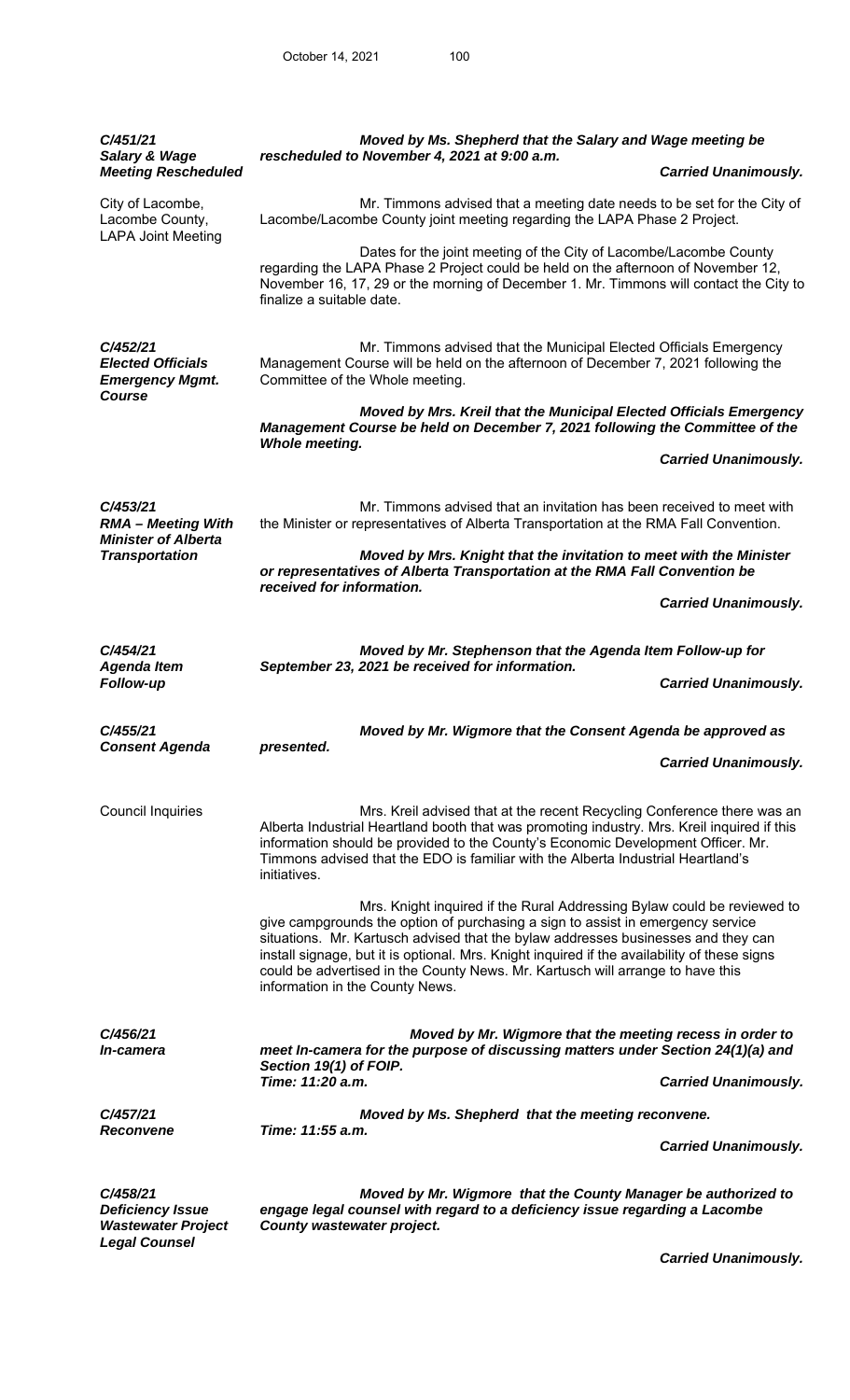| C/459/21<br><b>MPC</b>       | Moved by Mr. Stephenson that the meeting recess in order<br>to conduct a Municipal Planning Commission meeting.                                                                                                                                                                                                                                                                                                  |                             |  |
|------------------------------|------------------------------------------------------------------------------------------------------------------------------------------------------------------------------------------------------------------------------------------------------------------------------------------------------------------------------------------------------------------------------------------------------------------|-----------------------------|--|
|                              | Time: 1:00 p.m.                                                                                                                                                                                                                                                                                                                                                                                                  | <b>Carried Unanimously.</b> |  |
| C/460/21<br><b>Reconvene</b> | Moved by Mr. Wigmore that the meeting reconvene.<br>Time: 1:40 p.m.                                                                                                                                                                                                                                                                                                                                              |                             |  |
|                              |                                                                                                                                                                                                                                                                                                                                                                                                                  | <b>Carried Unanimously.</b> |  |
| <b>Council Reports</b>       | Ms. Shepherd reported on the following:                                                                                                                                                                                                                                                                                                                                                                          |                             |  |
|                              | • Red Deer/Lacombe Rural Crime Watch<br>Truth & Reconciliation Webinar<br>Blackfalds & District Recreation, Parks & Culture Board<br>• LRWSC                                                                                                                                                                                                                                                                     |                             |  |
|                              | Mr. Ireland reported on the following:                                                                                                                                                                                                                                                                                                                                                                           |                             |  |
|                              | <b>RDMUG</b><br>$\bullet$<br>Alix Library AGM<br>Committee of the Whole<br>$\bullet$<br><b>Alix Agriculture Society Meeting</b><br><b>LRWSC</b><br>$\bullet$                                                                                                                                                                                                                                                     |                             |  |
|                              | Mrs. Knight reported on the following:                                                                                                                                                                                                                                                                                                                                                                           |                             |  |
|                              | <b>Buffalo Lake IDP Committee</b><br>$\bullet$<br><b>Mirror Community Library</b><br>$\bullet$<br>Mirror COM<br>$\bullet$<br>Alberta Synergy<br>$\bullet$<br><b>CAEP</b><br>$\bullet$<br>Wagner 100 Year Farm Celebration<br>Committee of the Whole                                                                                                                                                              |                             |  |
|                              | Mrs. Kreil reported on the following:                                                                                                                                                                                                                                                                                                                                                                            |                             |  |
|                              | <b>Restorative Justice Meeting</b><br>$\bullet$<br>Eckville Health Resources Committee Meetings<br>$\bullet$<br><b>Rimbey Synergy Group</b><br>$\bullet$<br><b>Recycling Conference</b><br>$\bullet$<br>Parkland Regional Library Meeting<br>$\bullet$<br>Parkland Regional Library Virtual Conference<br>$\bullet$<br><b>SLRWWC</b><br>٠<br><b>Eckville Library</b><br>٠<br>Committee of the Whole<br>$\bullet$ |                             |  |
|                              | Mr. Stephenson reported on the following:                                                                                                                                                                                                                                                                                                                                                                        |                             |  |
|                              | Central Alberta Synergy                                                                                                                                                                                                                                                                                                                                                                                          |                             |  |
|                              | Mr. Wigmore reported on the following:                                                                                                                                                                                                                                                                                                                                                                           |                             |  |
|                              | Fire Services Committee Meeting<br>٠<br><b>NRDRWSC</b><br>$\bullet$<br>Committee of the Whole<br>$\bullet$                                                                                                                                                                                                                                                                                                       |                             |  |
|                              | Mary C. Moore Library<br>٠<br>Red Deer/Lacombe Rural Crime Watch                                                                                                                                                                                                                                                                                                                                                 |                             |  |

 Mrs. Law reported on the following:

- Flags of Remembrance
- Lacombe & District Tourism AGM